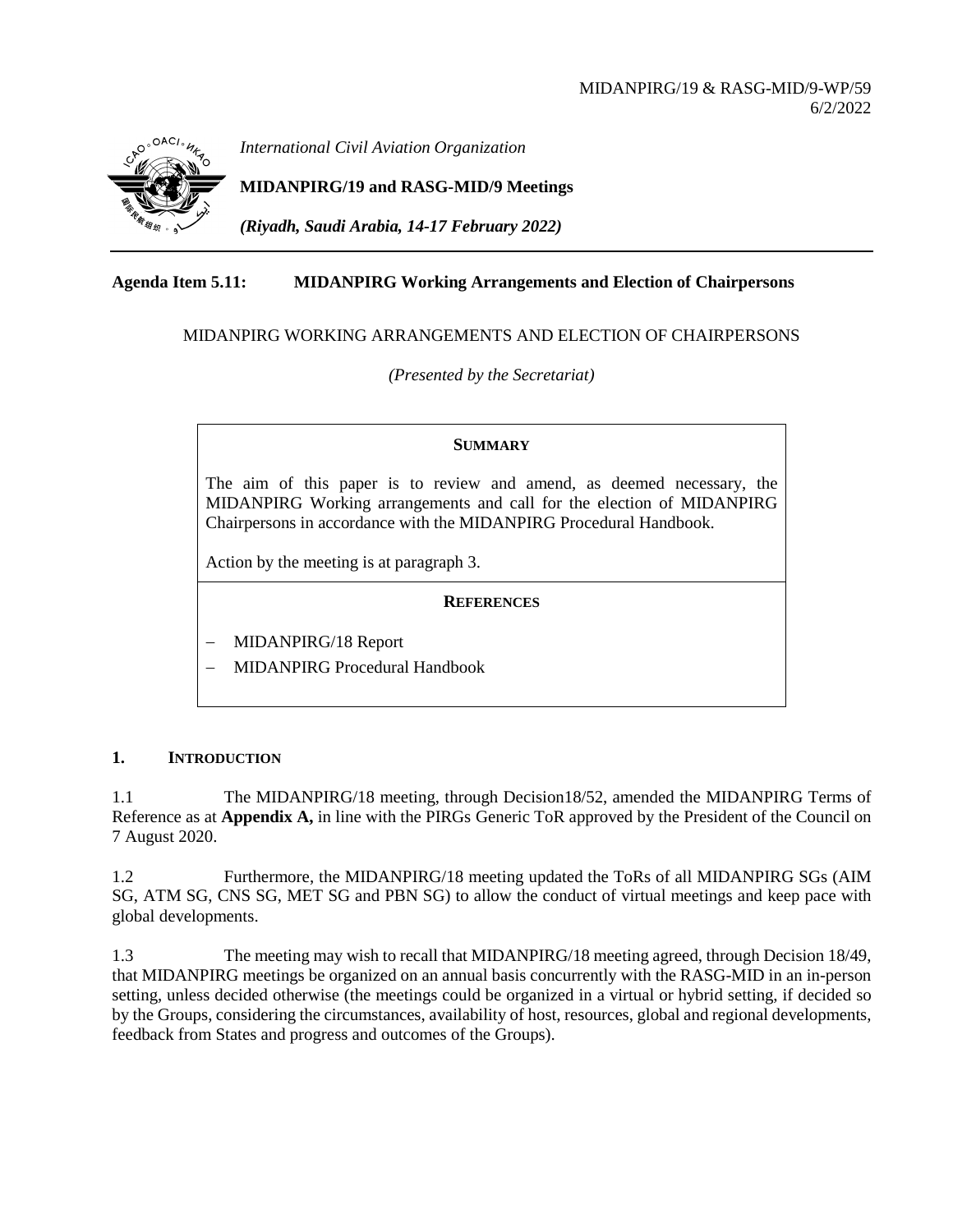## **2. DISCUSSION**

2.1 The MIDANPIRG Organization Structure has been updated as agreed by MIDANPIRG/18 meeting as follow:



| AIM SG    | Aeronautical Information Management Sub-Group     | <b>ATFM TF</b>            | Air Traffic Flow Management Task Force                     |
|-----------|---------------------------------------------------|---------------------------|------------------------------------------------------------|
| ATM SG    | Air Traffic Management Sub-Group                  | <b>FWC2022 TF</b>         | FIFA World Cup 2022 Task Force                             |
| CNS SG    | Communication Navigation Surveillance Sub-Group   | <b>MIDAD TF</b>           | MID Region AIS Database Task-Force                         |
| MET SG    | Meteorology Sub-Group                             | MID AMC Steering<br>Group | MID Region ATS Message Management Centre<br>Steering Group |
| PBN SG    | Performance Based Navigation Sub-Group            | MIDRMA Board              | Middle East Regional Monitoring Agency Board               |
| MIDFPP SC | MID Flight Procedure Programme Steering Committee |                           |                                                            |

2.2 The meeting may wish to recall that MIDANPIRG/18 meeting agreed to extend one additional term/meeting to the MIDANPIRG Chairperson and the First Vice-Chairperson, and postponed the election to the MIDANPIRG/19 meeting. With respect to the Second Vice-Chairperson, MIDANPIRG/18 meeting elected unanimously Mr. Saleh Al-Harthy, Director of CNS, Oman CAA as the Second Vice-Chairperson of the MIDANPIRG.

2.3 In order to ensure the election of the most suitable candidate(s) for the MIDANPIRG Chairperson positions, the MIDANPIRG/18 meeting agreed to the following Decision:

MIDANPIRG DECISION 18/51: CHAIRPERSONS' ELECTION GUIDELINES

That, the MIDANPIRG Procedural Handbook be updated to include additional Guidelines related to the Chairperson and Vice-Chairpersons responsibilities; and the professional background and personal qualities required for the election of Chairpersons, as at Appendix 5.4A (**Appendix B)**.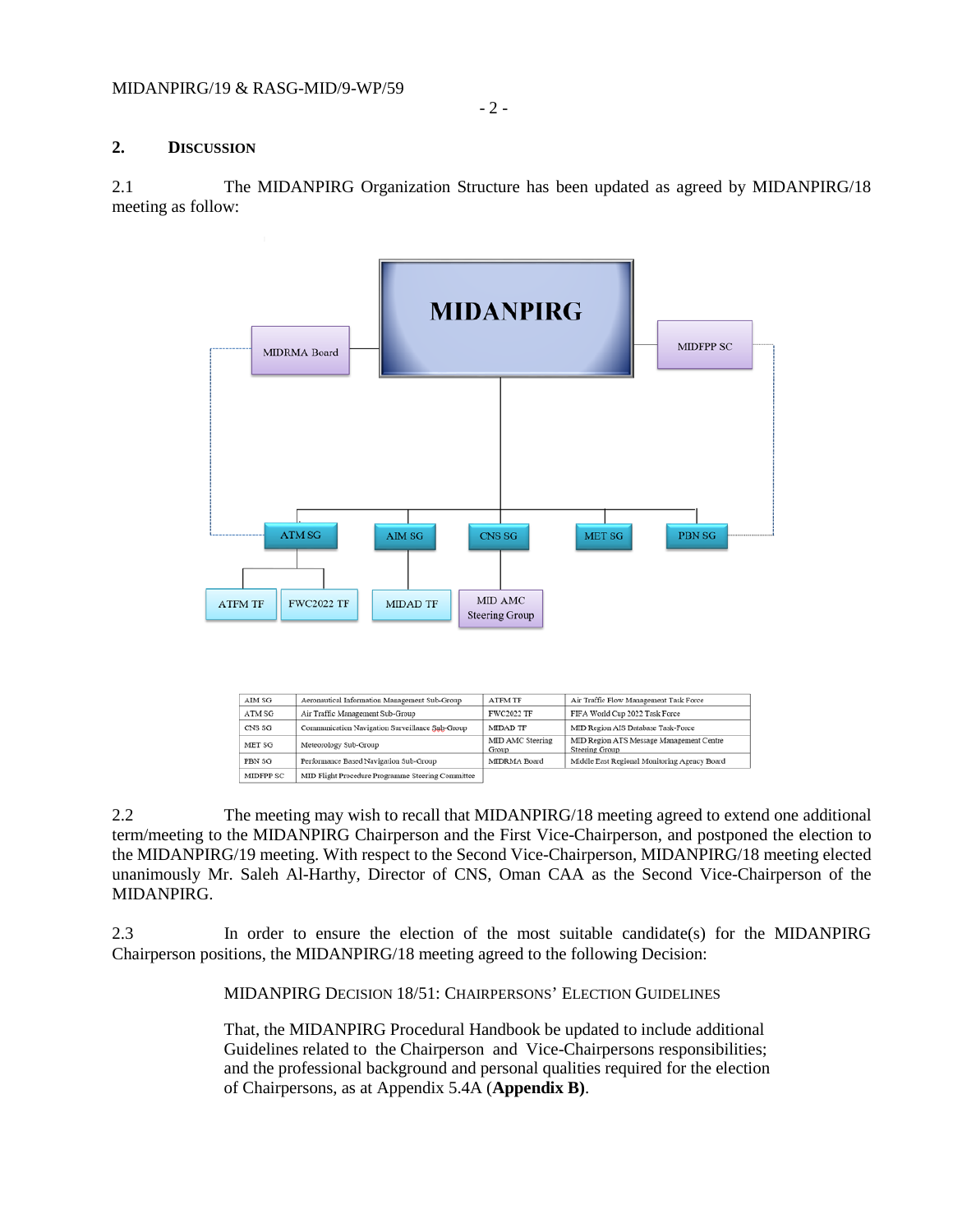# **3. ACTION BY THE MEETING**

- 3.1 The meeting is invited to:
	- a) address any subject related to the MIDANPIRG Working Arrangements; and
	- b) elect a Chairperson and First Vice-Chairperson, taking into consideration the adopted Chairpersons Election Guidelines at **Appendix B**.

-------------------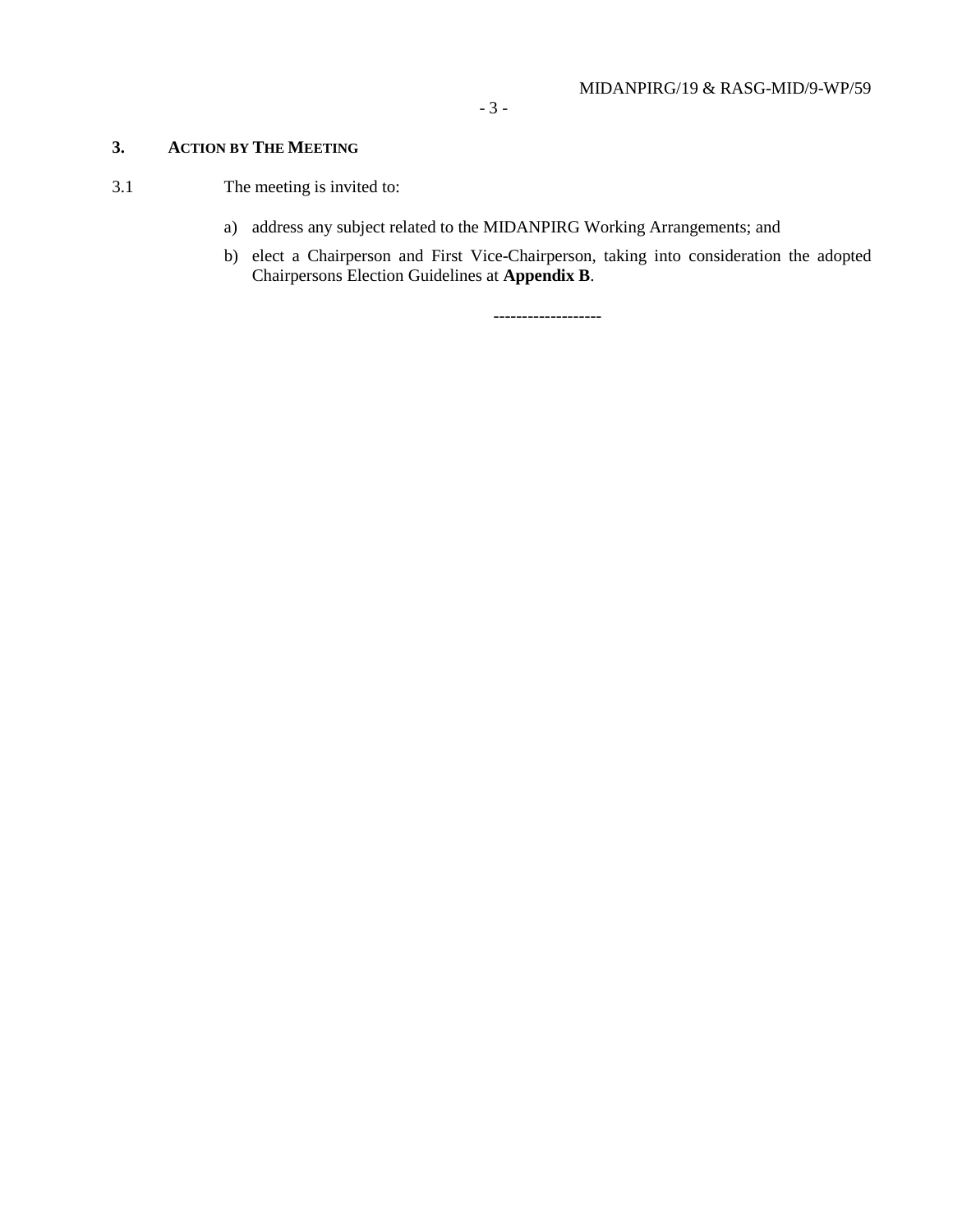### **APPENDIX A**

### **Terms of Reference of MIDANPIRG:**

## **1. MEMBERSHIP**

1.1 All ICAO Contracting States, recognized by ICAO, within the area of accreditation of the ICAO MID Regional Office shall be members of the Middle East Air Navigation Planning and Implementation Regional Group (MIDANPIRG).

# **2. PARTICIPATION**

- 2.1 In addition to States, the importance of a collaborative and proactive role by airspace users, international and regional organizations, and industry should be recognized due to their involvement in the rapid pace of technological development, expertise and other opportunities for sharing of resources.
- 2.2 MIDANPIRG meetings are open to all members. Each State member should be represented by a senior-level delegate nominated by the State, preferably from the civil aviation authority (CAA) in order to support related policy-making within the State. A delegate may be supported by an alternate delegate and/or advisers with the requisite technical knowledge in the subject matters under consideration.
- 2.3 The CAAs should be supported by service providers (such as air navigation services providers, airport, operators, meteorological service providers, etc.) as advisers.
- 2.4 States located outside the area of accreditation of ICAO MID Regional Office can be invited on a case-by-case basis and in accordance with the *Regional Office Manual* to attend as observers.
- 2.5 International organizations recognized by the ICAO Council to participate in ICAO meetings should participate, as observers, in the MIDANPIRG meetings, and be encouraged to do so. Other stakeholders may be invited as observers, when required, to contribute to the work of the MIDANPIRG.
- 2.6 The participation of industry stakeholders should take into account relevant capabilities such as an involvement in the rapid pace of technological development, specific knowledge and expertise, and other opportunities including sharing of resources.
- 2.7 Civil aviation commissions/conferences in particular the Arab Civil Aviation Organization (ACAO), may be invited to participate in the work of the MIDANPIRG.
- 2.8 The members and observers will serve as partners in MIDANPIRG, and their joint commitment is fundamental for success in improving implementation and safety worldwide.
- 2.9 MIDANPIRG meetings should be live-streamed, to the extent possible, to enable additional State participants to follow the proceedings.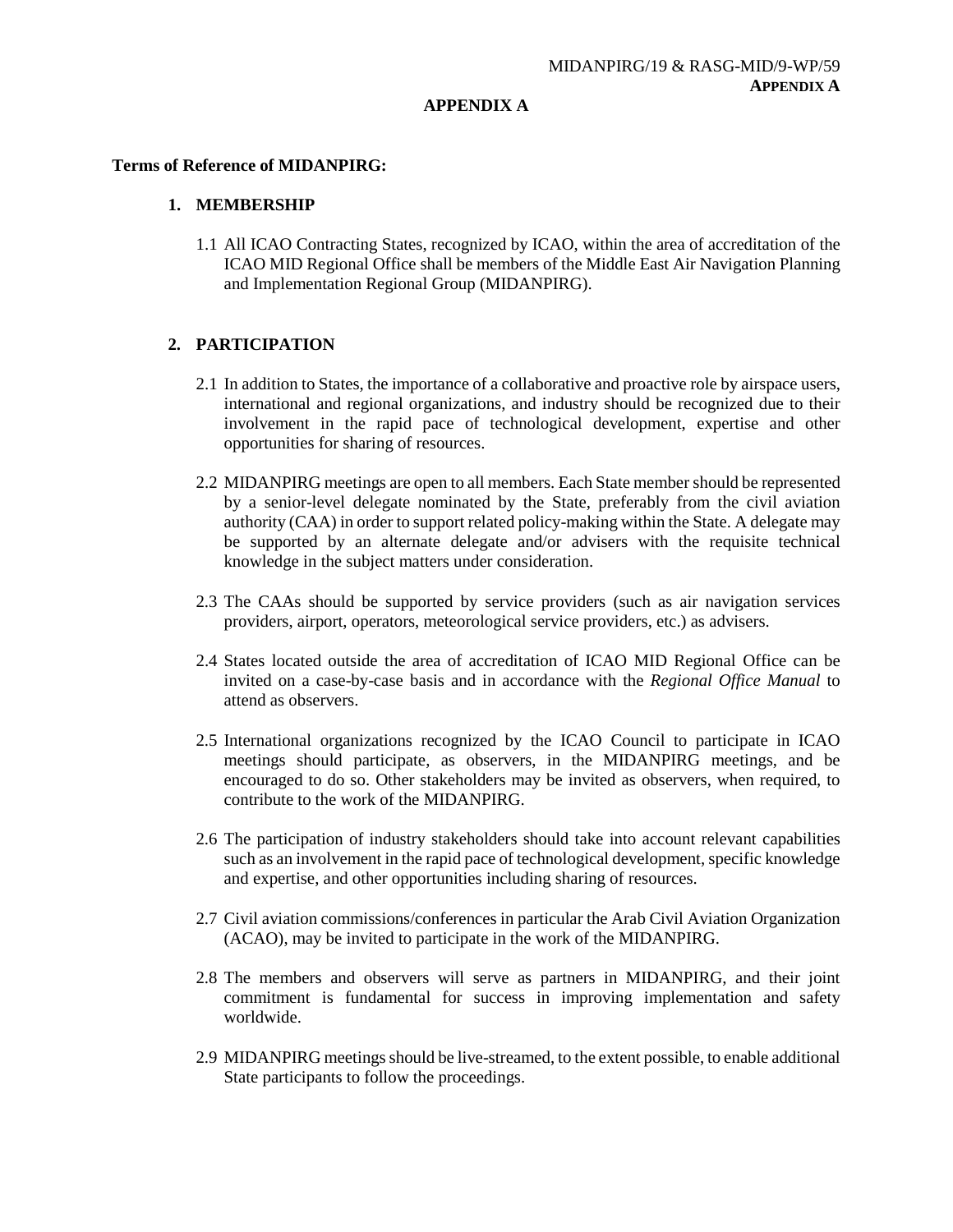#### **3. WORKING ARRANGEMENTS**

### **3.1 Structure**

- 3.1.1 MIDANPIRG has the obligation to apply the most effective and efficient organizational structure and meeting modalities that best suit the characteristics of the region's implementation work programme while maintaining to the extent possible, alignment with these Terms of Reference, the regional work programme and the Global Air Navigation Plan (GANP).
- 3.1.2 The ICAO MID Regional Director will serve as the Secretary of the MIDANPIRG.
- 3.1.3 The organization of the MIDANPIRG should address global and regionspecific air navigation-related matters, and meetings should be closely coordinated between the MIDANPIRG and MID-RASG chairpersons and the Secretariat. MIDANPIRG and RASG-MID meetings should be held back-toback or combined to facilitate coordination and to ensure the efficient use of resources.
- 3.1.4 The MIDANPIRG shall be administered by a chairperson and one or two vicechairpersons elected from the State-nominated delegates present. The MIDANPIRG will establish the cycle of elections.
- 3.1.5 The MIDANPIRG will build on the work already done by States, ICAO Regional Offices and existing regional and sub-regional organizations to support the development, maintenance and implementation of an air navigation plan for the MID region.
- 3.1.6 MIDANPIRG contributory bodies may be created by the MIDANPIRG to discharge the MIDANPIRG work programme by working on defined subjects requiring detailed technical expertise. A contributory body shall only be formed when it has been clearly established that it is able to make a substantial contribution to the required work. A contributory body will be dissolved by the MIDANPIRG when it has completed its assigned tasks or if the tasks cannot be usefully continued.
- 3.1.7 Invitations to MIDANPIRG meetings must be issued at least three months in advance of the meeting to assist States to plan participation.
- 3.1.8 The Secretariat will review and update the MIDANPIRG Handbook periodically, and as required, to ensure a result-oriented approach.
- 3.1.9 Where the meeting is held in more than one ICAO working language, interpretation services shall be made available to facilitate participation in the deliberations and adoption of the report by all participants.
- 3.1.10 States, international organizations and industry are invited to submit working papers, research works, etc. in order to enhance the work of the MIDANPIRG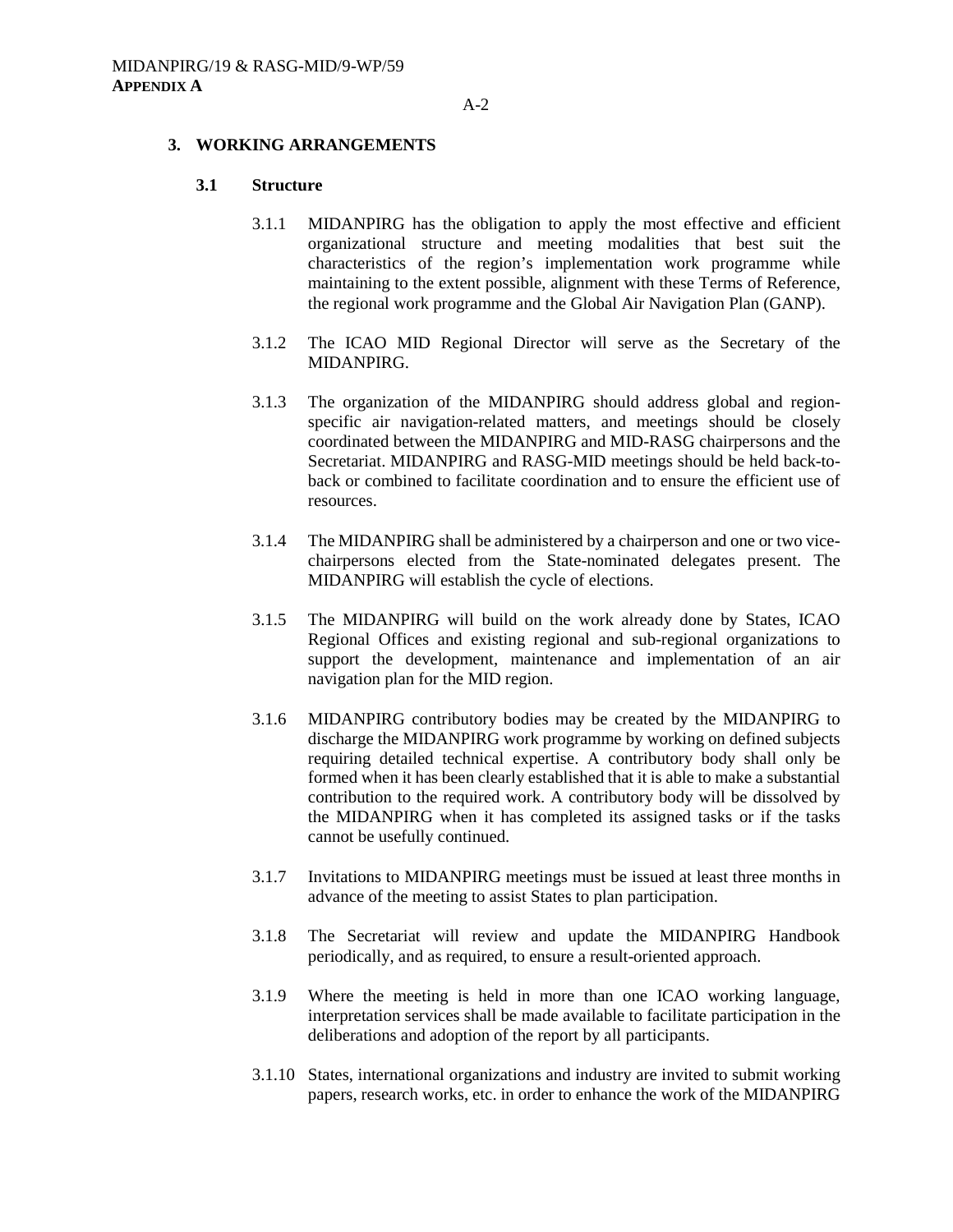and its contributory bodies. To ensure proper time for consideration and good decision-making, the Secretary should ensure that all working papers are available at least fourteen days prior to the start of the meeting for consideration.

3.1.11 The frequency of the MIDANPIRG meetings will be on an annual basis.

## **3.2 Venue**

- 3.2.1 MIDANPIRG meetings will be convened in the MID Regional Office, to the extent possible, to facilitate proper access by States. Approval to host MIDANPIRG meetings outside of the MID Regional Office must be obtained from the President of the Council.
- 3.2.2 The Secretary General will ensure the allocation of the necessary financial resources to host MIDANPIRG meetings.
- 3.2.3 MIDANPIRG contributory bodies may be convened at a different location, if required, to be determined by the Secretary and Chairperson of the MIDANPIRG, and contributory body. Venues shall be chosen with the primary aim of facilitating maximum State attendance.

## **3.3 State role**

- 3.3.1 State CAAs, supported by service providers as necessary, should participate in the work of the MIDANPIRG and its contributory bodies to:
	- a) ensure the continuous and coherent development and implementation of regional air navigation plans (RANP) and report back on the key performance indicators (KPIs);
	- b) support the regional work programme with participation from the decisionmaking authority with the technical expertise necessary for the planning and implementation mechanism, thus supporting policy decisions at the State level;
	- c) enable coordination, at the national level, between the CAA, service providers and all other concerned stakeholders, and harmonization of the national air navigation plans (NANP) in line with the regional and global plans;
	- d) facilitate the implementation of GANP goals and targets;
	- e) report on the status of implementation, within the State, on a regular basis;
	- f) plan for basic services to be provided for international civil aviation in accordance with ICAO Standards within State national plans;
	- g) facilitate the development and establishment of Letters of Agreement and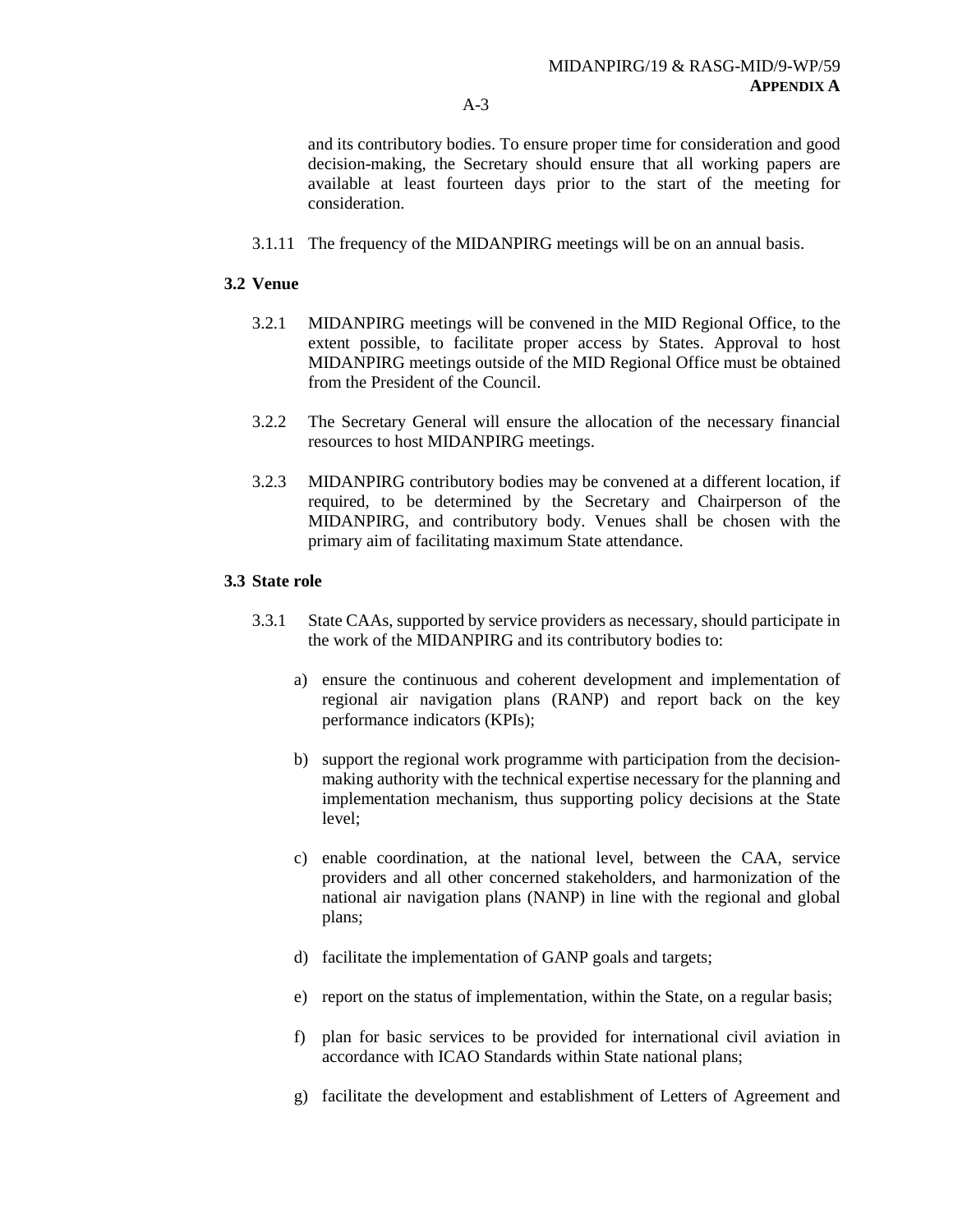bilateral or multilateral agreements;

- h) mitigate deficiencies identified under the uniform methodology for the identification, assessment and reporting of air navigation deficiencies in a timely manner;
- i) embrace a performance-based approach for implementation as highlighted in the Global Plans; and
- j) ensure the inclusion of the regional priorities in the States' national implementation plans to the extent possible.

#### **3.4 International organization and industry role**

- 3.4.1 Industry, in particular airspace users, professional associations and organizations (such as Airports Council International (ACI), Civil Air Navigation Services Organisation (CANSO), International Federation of Air Line Pilots (IFALPA)' Associations, International Federation of Air Traffic Controllers' Associations (IFATCA), International Air Transport Association (IATA), etc.) should participate in the work of the MIDANPIRG and its contributory bodies, in order to support air navigation implementation and collaborative decision-making processes, taking into consideration the safety aspects of air navigation services.
- 3.4.2 Their focus should be on identifying regional requirements and ensuring that their available resources are adequately allocated.

### **3.5 Reporting**

- 3.5.1 The MIDANPIRG reports outcomes to the ICAO Council through the Air Navigation Commission (ANC) as facilitated by the ICAO Secretariat.
- 3.5.2 MIDANPIRG meeting reports should be provided in a standardized format to the governing bodies of ICAO to identify regional and emerging challenges, and shall include as a minimum:
	- a) a brief history of the meeting (duration and agenda);
	- b) a list of meeting participants, affiliation and number of attendees;
	- c) a list of conclusions and decisions with a description of their rationale (what, when, why and how);
	- d) common implementation challenges identified amongst MIDANPIRG members and possible solutions, assistance required and estimated timelines to resolve, if applicable, by sub-region;
	- e) identification of and recommendations on particular actions or enhancements that would require consideration by the ANC and Council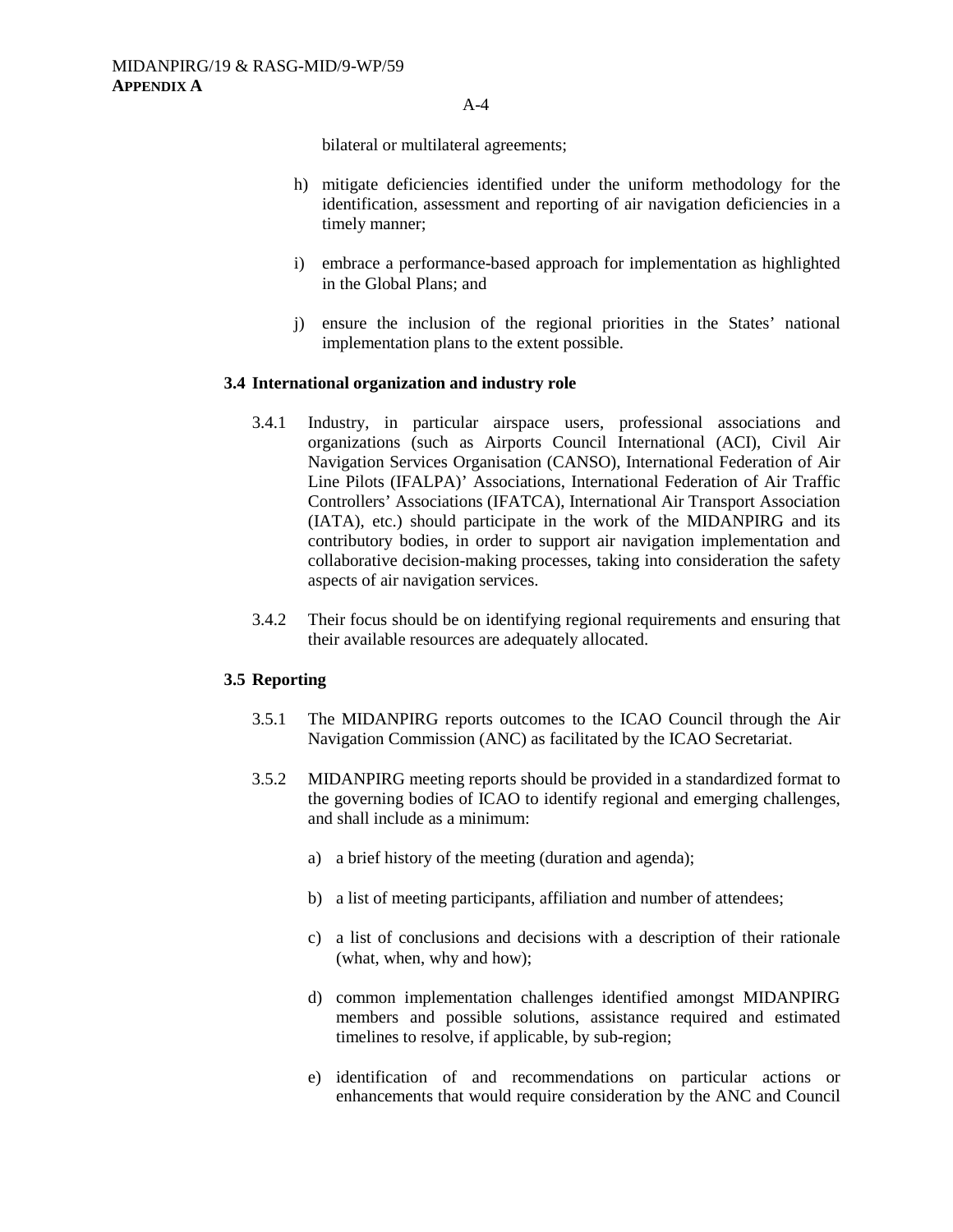to address particular challenges, including the need for amendment proposals to global provisions and guidance materials submitted by States;

- f) a list of issues cross-referenced to actions to be taken by ICAO Headquarters and/or MID Regional Office;
- g) based on the GANP, and associated KPIs and tools, report to the extent possible on the status of implementation of air navigation goals, targets and indicators, including the priorities set by the region in their regional air navigation plans exploring the use of regional dashboards to facilitate monitoring regional progress being made;
- h) a list of items for coordination with the RASG-MID and a concise summary of the outcome of related discussions;
- i) air navigation deficiencies identified and timelines for mitigation thereof; and
- j) the work programme and future actions to be taken by the MIDANPIRG.
- 3.5.3 A technical officer from Headquarters (Air Navigation Bureau) will participate and provide support to the meeting and subsequently arrange for the presentation of reports, in coordination with the MID Regional Office and chairpersons of the MIDANPIRG, to the ANC and Council for review and harmonization.
- 3.5.4 The Draft MIDANPIRG report will be approved at the end of the meeting.
- 3.5.5 Headquarters will provide feedback to the MIDANPIRG highlighting the actions taken by the ANC and Council related to their previous meeting outcomes.
- 3.5.6 The MIDANPIRG will report to Council on an annual basis through the consolidated report on PIRGs and RASGs.

## **4. GLOBAL PLANS**

- 4.1 In regard to Global Plans, the MIDANPIRG shall:
	- a) support implementation by States of the *Global Air Navigation Plan*  (GANP, Doc 9750) taking into account aspects of the *Global Aviation Safety Plan* (GASP, Doc 10004) and Global Aviation Security Plan (GASeP) by ensuring effective coordination and cooperation between all States and stakeholders;
	- b) monitor and report the progress on the implementation by States of the GANP, and the regional objectives and priorities;
	- c) ensure continuous and coherent development of the regional air navigation plan,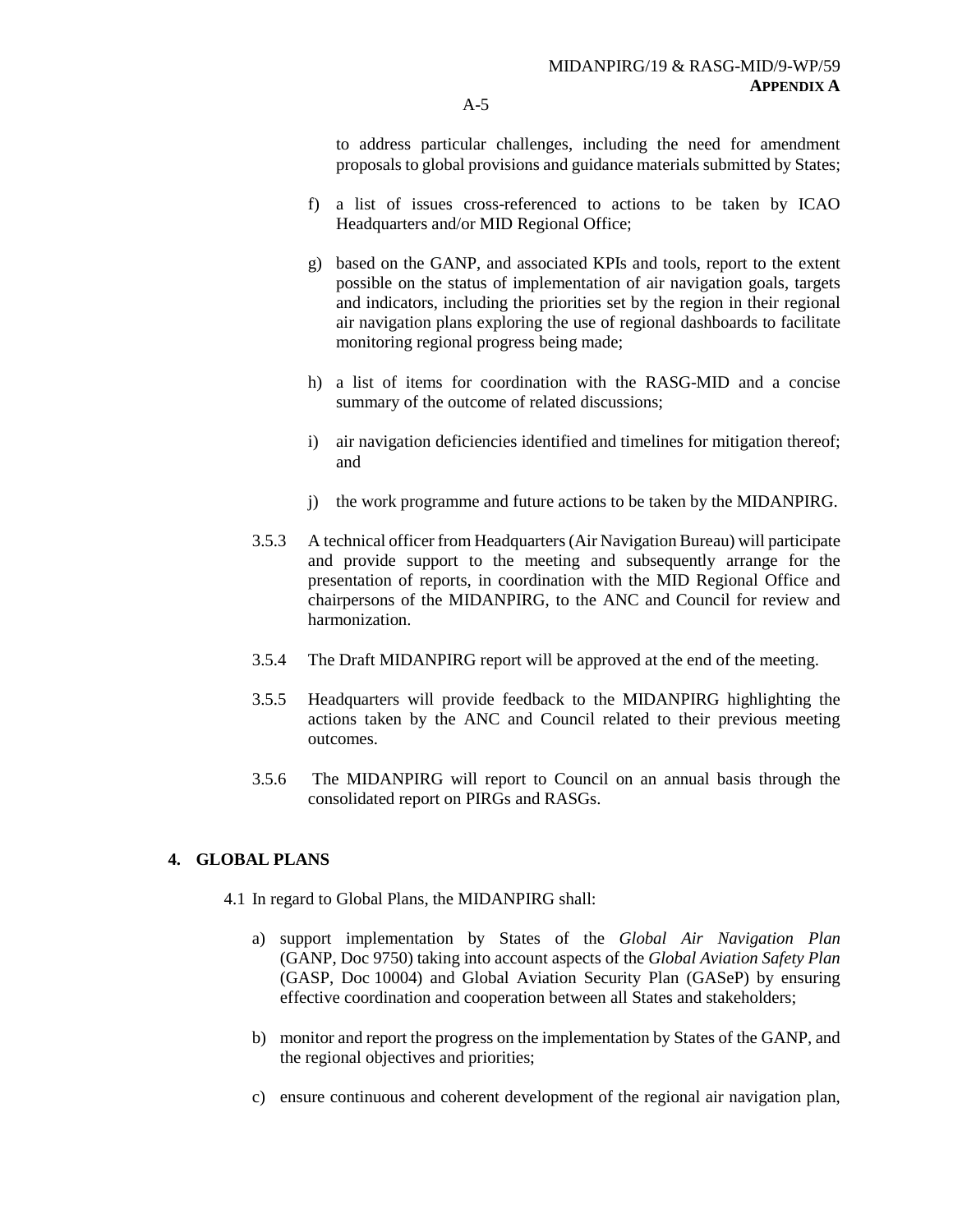*Regional Supplementary Procedures* (Doc 7030) and other relevant regional documentation, and propose amendments to reflect the changes in operational requirements in a manner that is harmonized with adjacent regions, consistent with ICAO Standards and Recommended Practises (SARPs), Procedures for Air Navigation Services (PANS) and the GANP;

- d) provide feedback on the GANP implementation and propose amendments to the Global Plans as necessary to keep pace with the latest developments and ensure harmonization with regional and national plans;
- e) in line with the GANP and regional priorities, identify specific deficiencies in the air navigation field, and propose mitigating actions and timelines to resolve deficiencies; and
- f) verify the provision of air navigation facilities and services in accordance with global and regional requirements.

## **5. REGIONAL ACTIVITIES**

- 5.1 In regard to regional activities, the MIDANPIRG shall:
	- a) serve as a regional cooperative forum that determines regional priorities, develops and maintains the regional air navigation plan and associated work programme based on the GANP and relevant ICAO Provisions;
	- b) facilitate the development and implementation by States of air navigation systems and services as identified in the regional air navigation plan and Doc 7030;
	- c) monitor and report on the status of implementation by States of the required air navigation facilities, services and procedures in the region, and identify the associated difficulties and deficiencies to be brought to the attention of the Council;
	- d) facilitate the development and implementation of Corrective Action Plans (CAPs) by States to resolve identified deficiencies, where necessary;
	- e) identify and report on regional and emerging air navigation challenges experienced that affect implementation of ICAO global provisions by States and measures undertaken or recommended to effectively address them;
	- f) facilitate the development and implementation of regional and national air navigation plans by States; and
	- g) assist Member States with guidance to implement complex aviation systems.

## **6. MIDANPIRG COORDINATION**

6.1 In regard to coordination, the MIDANPIRG shall: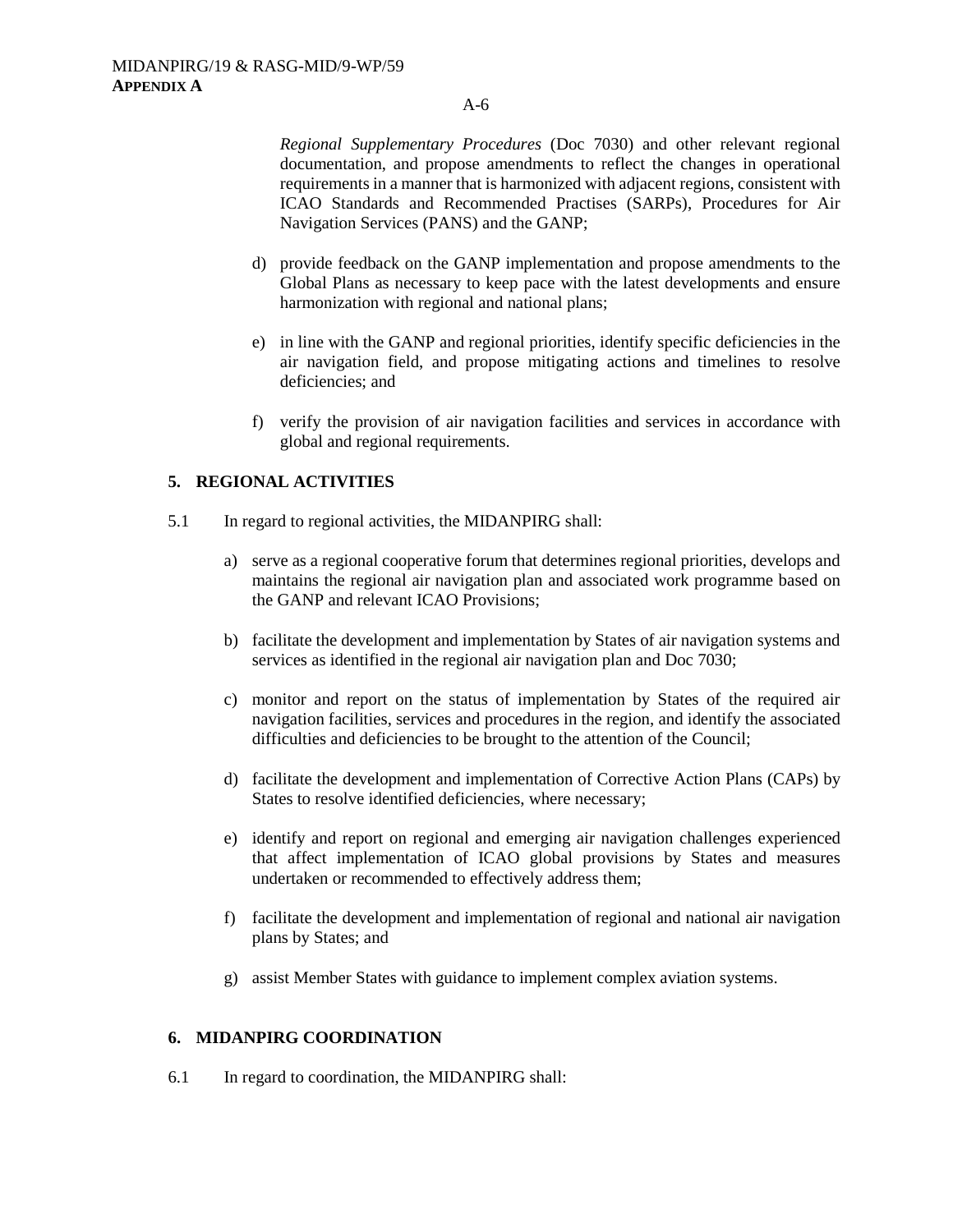- a) coordinate safety issues with the RASG-MID;
- b) foster cooperation, information exchange, sharing of experiences and best practices among States and stakeholders;
- c) provide a platform for regional coordination and cooperation amongst States and stakeholders for the continuous improvement of air navigation systems in the region with due consideration to harmonization of developments and deployments, intra- and interregional coordination, and interoperability;
- d) ensure that all air navigation activities at the regional and sub-regional level are properly coordinated amongst role players to avoid duplication of efforts;
- e) identify security, environmental and economic issues that may affect the operation of the air navigation system, and inform ICAO Secretariat accordingly for action; and
- f) through the MIDANPIRG Secretary, inform the Directors General of Civil Aviation and related civil aviation commission/conferences of MIDANPIRG meeting results.

### **7. INTERREGIONAL COORDINATION**

- 7.1 The MIDANPIRG shall:
	- a) ensure interregional coordination through formal and informal mechanisms, including the participation in meetings established for the purpose of coordinating PIRG and RASG activities, the GANP, regional air navigation plans and regional supplementary procedures (SUPPs); and
	- b) ensure coordination with informal groups, such as the South Atlantic Group (SAG), Informal South Pacific ATS Coordination Group (ISPACG) and Informal Pacific ATS Coordination Group (IPACG), to assure harmonized planning and smooth transition through regional interface areas.
	- a. ICAO Headquarters shall arrange a global coordination meeting between all PIRG and RASG chairpersons and secretaries on a biennial basis.

## **8. EXPANSION OF TERMS OF REFERENCE**

8.1 The Terms of Reference above serve as a global basis for PIRG operations and may be further expanded by the MIDANPIRG, as required, to maintain the flexibility and efficiency of its work. Additional terms of reference adopted by the MIDANPIRG must be approved by the President of the Council and be included in the MIDANPIRG Procedural Handbook.

------------------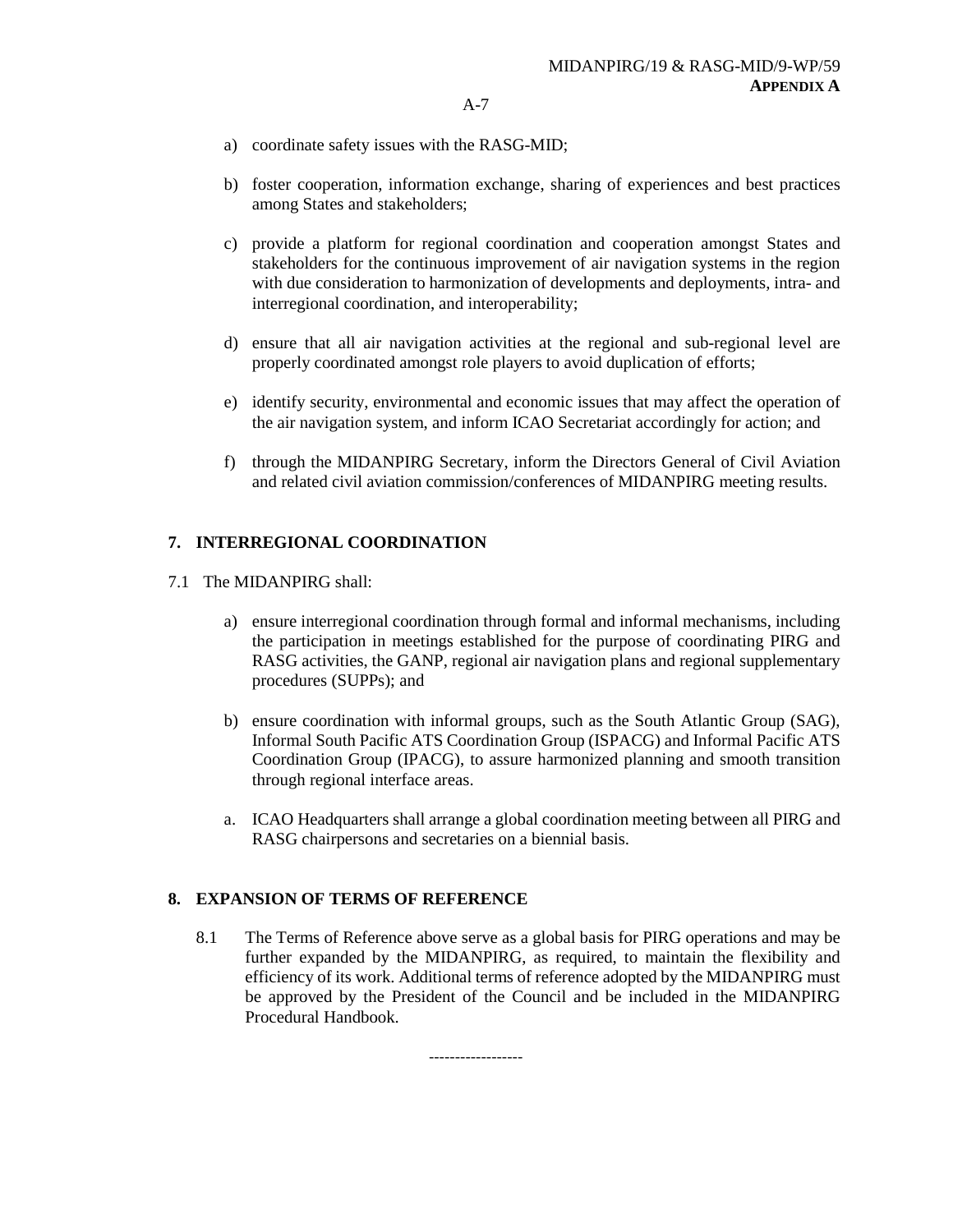# **APPENDIX B**

## **PROPOSED AMMENDMENT OF MIDDLE EAST AIR NAVIGATION PLANNING AND IMPLEMENTATION REGIONAL GROUP (MIDANPIRG)** PROCEDURAL HANDBOOK PART II WORKING ARRANGEMENTS

## **3. Administration of the Group**

- 3.1 The Group shall be administered as follows:
	- a) by a Chairperson elected from the Representatives designated by Member States of the Group. A First and Second Vice-Chairperson shall also be elected from the said Representatives; and
	- b) by a Secretary designated by the Secretary General of ICAO. In the execution of his duties the Secretary will be supported by the MID Regional Office.

3.2 The Chairperson, in close co-operation with the Secretary, shall make all necessary arrangements for the most efficient working of the Group and facilitate the work of the meeting so as to encourage consensus or clearly identify barriers to consensus. The tasks of the Chairperson include ensuring the efficient conduct of the meeting, ensuring that the tasks associated with the work programme are addressed or reported upon during the course of the meeting. The Chairperson may make decisions regarding the conduct of the meeting and, in cases where it is not possible to reach consensus, determine the recommendation(s) that will be made by the meeting. The Group shall at all times work with a minimum of formality and paperwork (paperless meetings).

3.3 The Vice-Chairperson will be called upon to preside over the meeting should circumstances prevent the Chairperson from being present at the meeting. The Vice-Chairperson may also be requested to support the Chairperson in his/her role, taking over some of the Chairperson's workload whenever appropriate. The Vice-Chairperson does not automatically succeed as Chairperson at the conclusion of the term of the incumbent Chairperson.

## 3.4. **Guidelines for chairperson election**

## 3.4.1 **Chairperson personal qualities:**

- a. *good communicator and listener;*
- b. *impartial and objective;*
- c. *able to speak clearly and succinctly;*
- d. *able to draw together and summarise differing opinions;*
- e. *punctual - start and finish on time;*
- f. *sensitive and shows interest in member's viewpoints;*